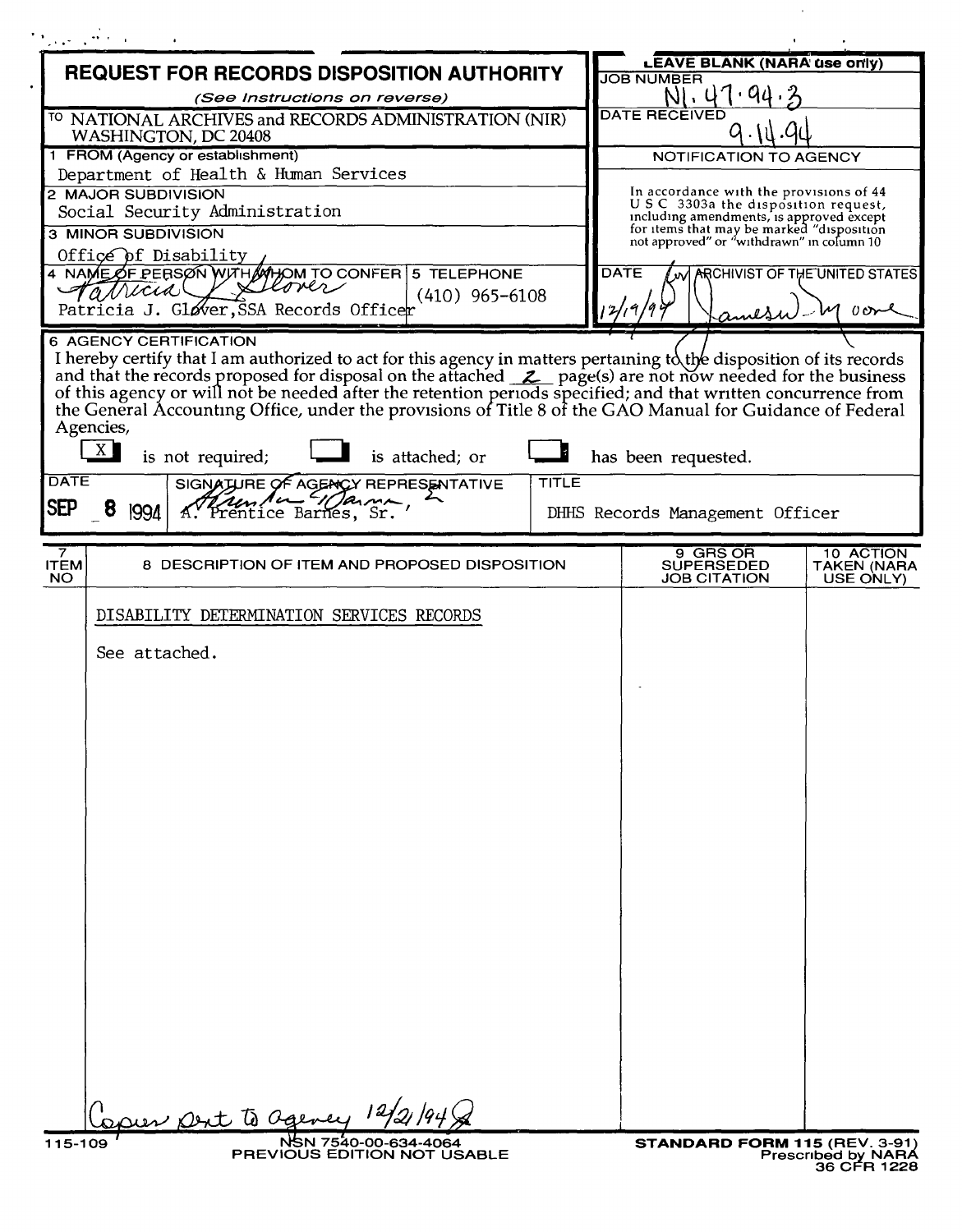### Disability Determination Services Records

**." .'**

 $\lambda_{\rm{max}}$  and  $\lambda_{\rm{max}}$ 

The following series of records are created or received by the Disability Determination Services (DDS), State Agencies in implementing Title II and XVI of the Social Security Act. The DDS, under regulations, makes the medical determination for claimants who apply for Disability Insurance (01), and Supplemental Security Income (SSI) benefits alleging a disability.

## 1. Residual Files

 $\label{eq:2} \frac{1}{2}\sum_{i=1}^n\frac{1}{2}\sum_{i=1}^n\frac{1}{2}\sum_{i=1}^n\frac{1}{2}\sum_{i=1}^n\frac{1}{2}\sum_{i=1}^n\frac{1}{2}\sum_{i=1}^n\frac{1}{2}\sum_{i=1}^n\frac{1}{2}\sum_{i=1}^n\frac{1}{2}\sum_{i=1}^n\frac{1}{2}\sum_{i=1}^n\frac{1}{2}\sum_{i=1}^n\frac{1}{2}\sum_{i=1}^n\frac{1}{2}\sum_{i=1}^n\frac{1}{2}\sum_{i=1}^n\frac{$ 

Files containing copies of disability claims materials. Documents may include copies of Form SSA-831-U3, Disability Determination and Transmittal; Form SSA-833, Cessation or Continuance of Disability Determination and Transmittal; related case materials; or equivalent documents. Record copies of documents are retained in the 01 or SSI claims folders which are maintained by SSA.

### state Agencies Working Copies

#### Proposed Disposition:

Retain until claim is adjudicated and then dispose of materials when no longer needed.